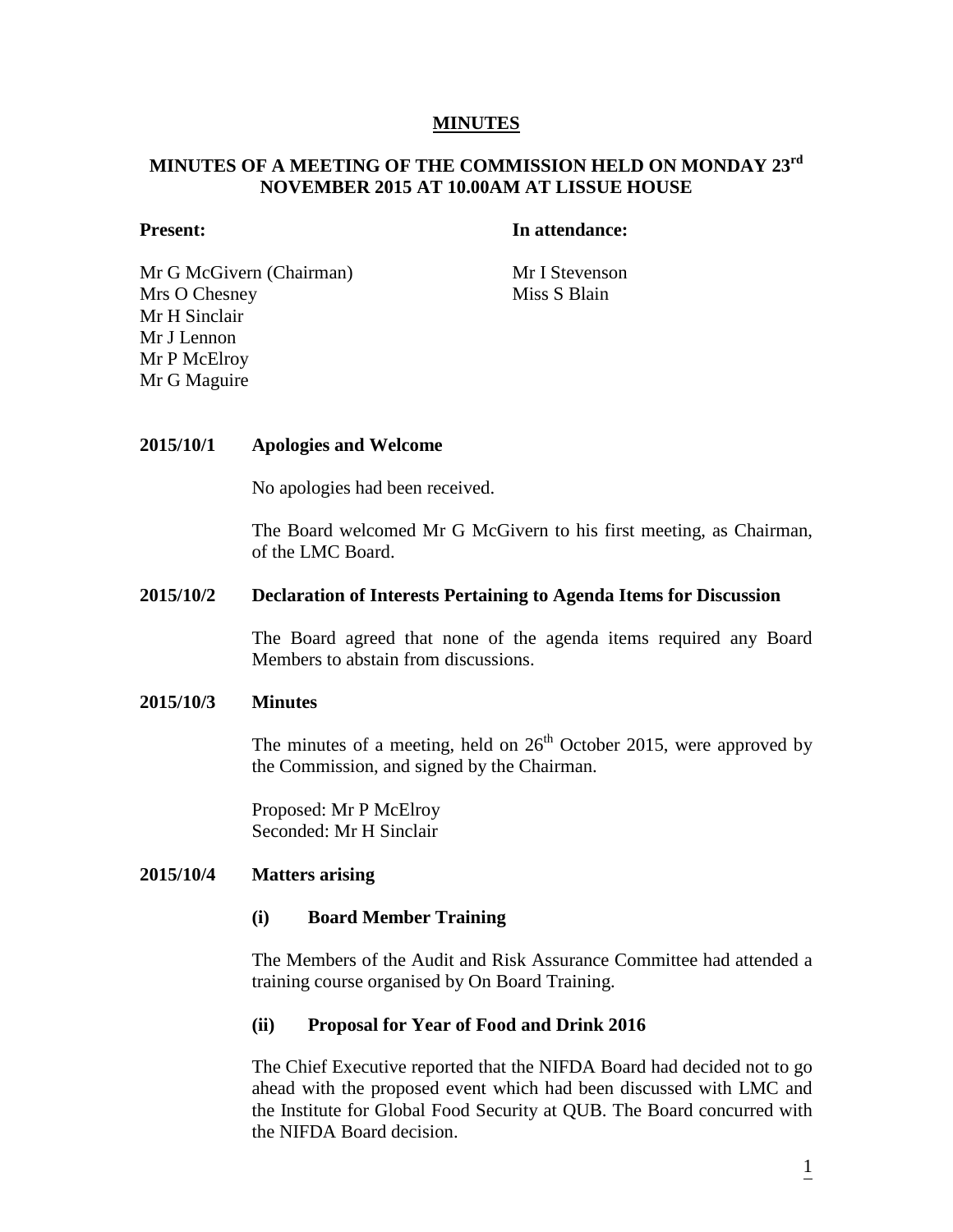**Action Point:** The Board requested the Chief Executive, and Senior Management Team to develop some ideas for LMC promotional activities during the "meat month", if possible to focus on the consumption of manufacturing beef (e.g. gourmet burgers).

# **(iii) Follow up from Anuga 2015**

The Chief Executive advised that he still had to arrange a meeting with Invest NI.

The Board was keen to meet with Scottish Counterparts to discuss common issues.

**Action Point:** The Chief Executive will explore options with QMS and Scotland Food and Drink to arrange a meeting between the Board and other parties.

*Withheld – Commercially Sensitive*

# **2015/10/5 Chairman's Report**

The Chairman reported on meetings he had attended since his appointment to the Board on  $7^{\text{th}}$  November 2015.

- BVA NI Annual Dinner
- Mr P O'Rourke (outgoing LMC Chairman)
- Beef NI Expo and Pedigree Calf Fair
- Mrs C McMaster (DARD Sponsor Branch)
- Industry Delegation to EU Institutions, hosted by Diane Dodds MEP, in Brussels
- NIFDA Dinner

## **2015/10/6 Chief Executive's Report**

## **(i) Red Meat Industry Support Across Europe**

The Board felt it would be useful for the NI red meat industry to gain an understanding of the financial support enjoyed by producers in other European countries in addition to CAP, such as tax incentives, national funding programmes etc.

## **(ii) Livestock Genetics**

The Chief Executive advised that he had offered AgriSearch to use the planned LMC 2015/16 contribution to sheep research to assist with the project management of the next steps towards implementation of the AbacusBio recommendations on advancing livestock genetic improvement in Northern Ireland.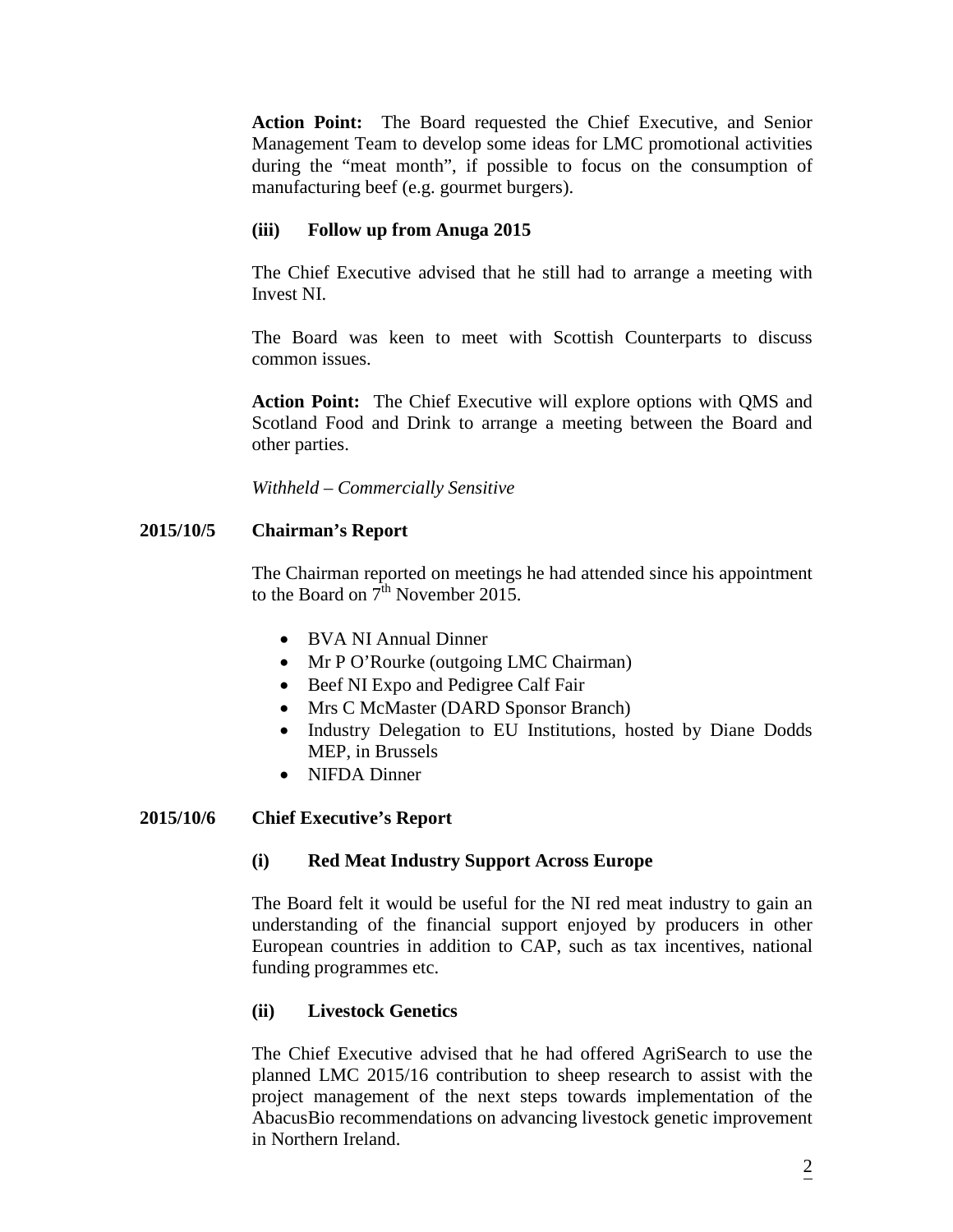## **(iii) UK Nuffield Scholars Conference**

All Board Members had indicated their intention to attend the conference, which was being sponsored by LMC.

## **(iv) Farm Safety Partnership**

The Chief Executive proposed that LMC join the Farm Safety Partnership as an affiliate member.

**Action Point:** The Board approved the proposal.

## **(v) FQAS Funding**

The Chief Executive advised that the FQAS Board had reviewed the sixmonthly figures for FQAS, at a meeting held on  $16<sup>th</sup>$  November 2015. The FQAS Board agreed to take its time to look at future funding options, and no changes were envisaged until April 2017.

## **(vi) Repair of Outbuildings**

**Action Point:** The Chief Executive will seek a formal quotation for the repair to the outbuildings

## **(vii) Management Accounts for 6 months to September 2015**

The Management accounts were noted by the Board.

# **2015/10/7 Discuss Arrangements for Review of LMC Strategic Plan, and Formulation of Business Plan**

**Action Point:** The Board agreed that the review of the Strategic and Business Plans will be the main agenda items on the agenda for the Board Meeting on 2<sup>nd</sup> December 2015.

## **2015/10/8 Discussion of Priorities for Meeting with the DARD Board**

**Action Point:** The Chairman will advise DARD that the LMC Board wish to postpone the meeting with the DARD Board until early in 2016.

## **2015/10/9 Discussion of Scheduling Meetings for 2016**

**Action Point:** The Board agreed to meet on the 4<sup>th</sup> Monday of each month. A draft schedule will be circulated at the next Board Meeting.

## **2015/10/10 Risk Management/Health and Safety**